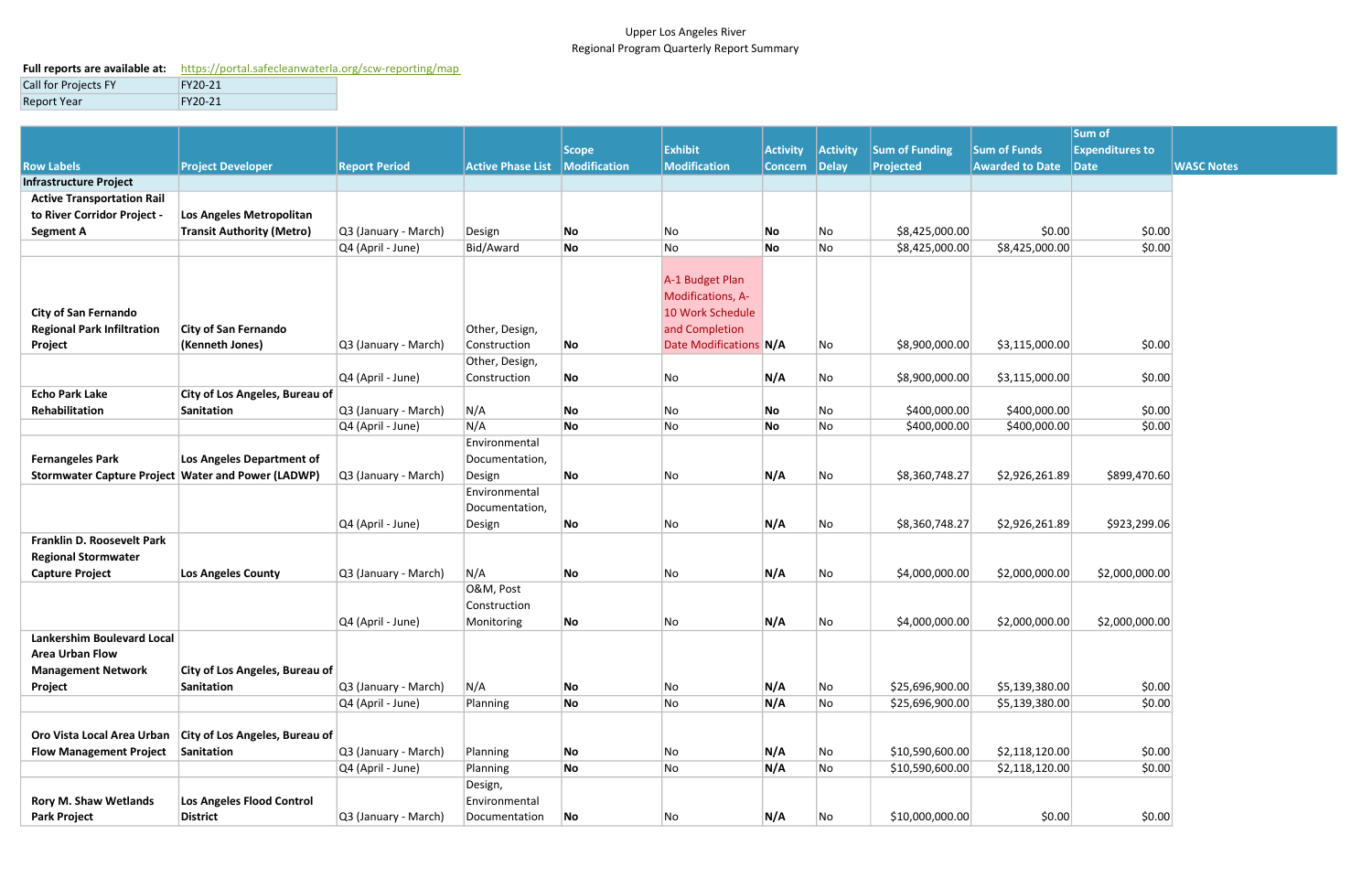## Upper Los Angeles River Regional Program Quarterly Report Summary

|                                                      |                                                         |                      |                      |    | A-10 Work              |            |    |                 |                |                |
|------------------------------------------------------|---------------------------------------------------------|----------------------|----------------------|----|------------------------|------------|----|-----------------|----------------|----------------|
|                                                      |                                                         |                      | Design,              |    | Schedule and           |            |    |                 |                |                |
|                                                      |                                                         |                      | Environmental        |    | <b>Completion Date</b> |            |    |                 |                |                |
|                                                      |                                                         | Q4 (April - June)    | Documentation        | No | Modifications          | No         | No | \$10,000,000.00 | \$2,000,000.00 | \$0.00         |
|                                                      |                                                         |                      | Environmental        |    |                        |            |    |                 |                |                |
| <b>Strathern Park North</b>                          | Los Angeles Department of                               |                      | Documentation,       |    |                        |            |    |                 |                |                |
| Stormwater Capture Project   Water and Power (LADWP) |                                                         | Q3 (January - March) | Design               | No | No                     | N/A        | No | \$9,278,605.53  | \$3,247,511.94 | \$1,210,725.71 |
|                                                      |                                                         |                      | Environmental        |    |                        |            |    |                 |                |                |
|                                                      |                                                         |                      | Documentation,       |    |                        |            |    |                 |                |                |
|                                                      |                                                         | Q4 (April - June)    | Design               | No | No                     | N/A        | No | \$9,278,605.53  | \$3,247,511.94 | \$1,239,126.54 |
| <b>The Distributed Drywell</b>                       |                                                         |                      |                      |    |                        |            |    |                 |                |                |
| <b>System Project</b>                                | <b>City of Glendale</b>                                 | Q3 (January - March) | N/A                  | No | No                     | No         | No | \$1,859,000.00  | \$76,750.00    | \$0.00         |
|                                                      |                                                         | Q4 (April - June)    | N/A                  | No | No                     | N/A        | No | \$1,859,000.00  | \$76,750.00    | \$0.00         |
|                                                      |                                                         |                      | Environmental        |    |                        |            |    |                 |                |                |
| <b>Valley Village Park</b>                           | Los Angeles Department of                               |                      | Documentation,       |    |                        |            |    |                 |                |                |
| Stormwater Capture Project   Water and Power (LADWP) |                                                         | Q3 (January - March) | Design               | No | No                     | N/A        | No | \$3,177,344.23  | \$1,112,070.49 | \$707,544.32   |
|                                                      |                                                         |                      | Environmental        |    |                        |            |    |                 |                |                |
|                                                      |                                                         |                      | Documentation,       |    |                        |            |    |                 |                |                |
|                                                      |                                                         | Q4 (April - June)    | Design               | No | No                     | N/A        | No | \$3,177,344.23  | \$1,112,070.49 | \$729,677.73   |
|                                                      |                                                         |                      | Design, Other,       |    |                        |            |    |                 |                |                |
| <b>Walnut Park Pocket Park</b>                       |                                                         |                      | Environmental        |    |                        |            |    |                 |                |                |
| Project                                              | <b>County of Los Angeles</b>                            | Q3 (January - March) | Documentation        | No | No                     | N/A        | No | \$1,000,000.00  | \$500,000.00   | \$0.00         |
|                                                      |                                                         |                      | Design, Other,       |    |                        |            |    |                 |                |                |
|                                                      |                                                         |                      | Environmental        |    |                        |            |    |                 |                |                |
|                                                      |                                                         | Q4 (April - June)    | Documentation        | No | No                     | N/A        | No | \$1,000,000.00  | \$500,000.00   | \$0.00         |
| <b>Scientific Study</b>                              |                                                         |                      |                      |    |                        |            |    |                 |                |                |
| LRS Adaptation to Address                            |                                                         |                      | Pre-Study and        |    |                        |            |    |                 |                |                |
| the LA River Bacteria TMDL                           |                                                         |                      | Work Planning,       |    |                        |            |    |                 |                |                |
| for the ULAR Watershed                               | <b>San Gabriel Valley Council of</b>                    |                      | Other, Study         |    |                        |            |    |                 |                |                |
| <b>Management Group</b>                              | <b>Governments</b>                                      | Q3 (January - March) | Implementation       | No | No                     | N/A        | No | \$1,150,000.00  | \$250,000.00   | \$43,041.29    |
|                                                      |                                                         |                      | Other, Study         |    |                        |            |    |                 |                |                |
|                                                      |                                                         |                      | Implementation,      |    |                        |            |    |                 |                |                |
|                                                      |                                                         |                      | Pre-Study and        |    |                        |            |    |                 |                |                |
|                                                      |                                                         | Q4 (April - June)    | <b>Work Planning</b> | No | No                     | <b>Yes</b> | No | \$1,150,000.00  | \$250,000.00   | \$219,312.00   |
|                                                      |                                                         |                      |                      |    |                        |            |    |                 |                |                |
|                                                      |                                                         |                      |                      |    | A-1 Budget Plan        |            |    |                 |                |                |
|                                                      |                                                         |                      |                      |    | Modifications, A-      |            |    |                 |                |                |
| preSIP: A Platform for                               |                                                         |                      |                      |    | 10 Work Schedule       |            |    |                 |                |                |
| Watershed Science and                                | San Gabriel Valley Council of                           |                      | Study                |    | and Completion         |            |    |                 |                |                |
| <b>Project Collaboration</b>                         | <b>Governments</b>                                      | Q3 (January - March) | Implementation       | No | Date Modifications N/A |            | No | \$2,340,000.00  | \$910,000.00   | \$89,118.02    |
|                                                      |                                                         |                      | Study                |    |                        |            |    |                 |                |                |
|                                                      |                                                         | Q4 (April - June)    | Implementation       | No | No                     | N/A        | No | \$2,340,000.00  | \$910,000.00   | \$252,548.81   |
|                                                      |                                                         |                      | Pre-Study and        |    |                        |            |    |                 |                |                |
|                                                      |                                                         |                      | Work Planning,       |    |                        |            |    |                 |                |                |
| <b>Recalculation of Wet</b>                          |                                                         |                      | Study                |    |                        |            |    |                 |                |                |
| <b>Weather Zinc Criterion</b>                        | City of Los Angeles Sanitation $ Q3 $ (January - March) |                      | Implementation       | No | No                     | <b>Yes</b> | No | \$410,717.00    | \$102,678.00   | \$0.00         |